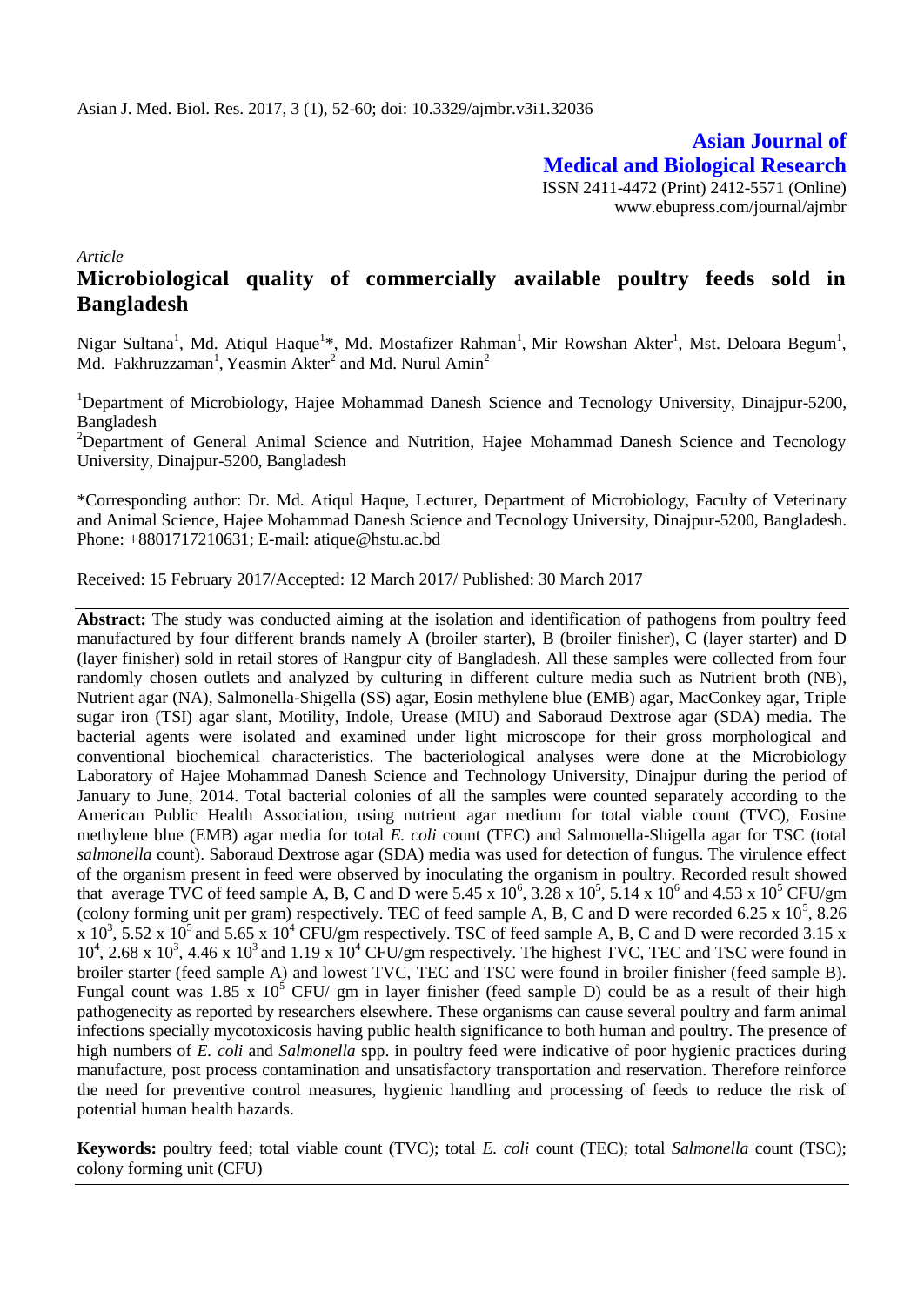## **1. Introduction**

Poultry industry is one of the important industries in Bangladesh in terms of employment avenue and source of protein supply at cheaper price for the nation. Commercial poultry production has been growing rapidly in Bangladesh since early 1990 by using improved genetics, manufactured feeds and management (Raha, 2013). The poultry meat alone contributes a substantial 37% of the total meat production in Bangladesh (Begum *et al.*, 2011). It is estimated that there are about 137.2 million of poultry (Agricultural Census, 2008) and more than one lakhs poultry farms in Bangladesh (Saleque, 2007). Currently there are about 130 hatcheries (65 hatcheries with breeding farm) in Bangladesh, with 2 million broilers and 0.3 million layer parent stock which producing 4 to 5 million commercial day old chicks per week. The commercial broiler and layer farms supplying about 0.2 million metric ton of poultry meat and 5210 million table eggs per year in Bangladesh (Samad, 2005).

The advancement of poultry industry in Bangladesh is interrupted by a number of constraints of which major one is outbreak of disease causing about 30% mortality of chickens in every year (Ali, 2004). One of the major problems of the development of the poultry sub-sector in Bangladesh relates to the lack of sufficient and appropriate feeds (Mitchell 1997; Alam 1997). Relevant research suggests that a high priority is given to the improvement of the feed supply in this sector, which is expected to help in developing resistance to diseases, on one hand, and production of quality products, on the other (Islam, 2001).

Poultry feeds are food materials which referred as complete feeds as they are designed to contain all the nutritional materials needed for proper growth, meat and egg production in raising poultry birds (Obi and Ozugbo, 2007). Poultry feed are composed largely of grains including corn, wheat, barley, cake meal, sunflower seeds, peanuts and protein products of animal origin like fish meal, meat or bone meal, slaughter house offal's etc. (Arotupin *et al.*, 2007). Various brands of poultry feeds are in existence depending on the functions they perform in the birds. Thus there are starter, growers, finishers, layers, among others. Poultry feeds can be contaminated directly and indirectly through contact with soil, rodent, birds, dust, human carrier, sewage or water during processing and storage (Ezekiel *et al.*, 2011). Poultry feeds can potentially become contaminated with food borne pathogenic microorganisms during harvesting, processing, handling and marketing of the bagged feeds (Chowdhuri *et al.*, 2011). Poultry feeds contaminated with bacteria pathogenic to humans can contribute to human food borne illness through the feed-poultry-food-human chain. Prominent bacterial species in the poultry feeds include *Bacillus*, *Salmonella, E. coli, Enterococcus, Canpylobacter, Clostridium and Lactobacillus* have been shown to be of critical importance in tropical region like Bangladesh and others (Onyeze *et al.*, 2013; Hossain *et al.*, 2011; Nasrin *et al.*, 2007). Reports by Gill and Best (1998) and Ruff (1992) have listed animal feed as one of the sources of microorganisms to animals. Specifically, some of the additives have been incriminated amongst the principle sources of bacteria of public health concern (Ogbulie and Okpokwasili, 1998). Various types of farm animal diseases such as diarrhoeal diseases like bacillary dysentery, amoebic dysentery, fowl cholera, Salmonellosis, Staphylococcosis, Colibacillosis, Erysipelus, Listeriosis etc, have been traced to the contamination of animal feed (Healing and Greenwood, 1991). A potential and more deadly hazard has been associated with the consumption of microbial toxin of bacterial and fungal origin in feed (Hesseltine, 1984; Betina, 1989; Gilbert, 1995). Studies elsewhere have associated some animal feeds with toxigenic strains of fungi and bacteria of public health concern (Bilgrami *et al.*, 1995; White and Torman, 1995). Considering the health hazard posed to poultry and the unsuspecting consumers of such contaminated feed and its overwhelming socio economic impact, it is pertinent to undertake this study. This research is therefore designed to identify and characterize the microbial flora and fungus of commercially available poultry feeds sold in Bangladesh.

Bearing in mind the above facts the present study was undertaken with the following specific objectives:

- a) To assess the microbiological quality of commercially available poultry feeds.
- b) To determine the microbial loads associated with feed samples by using Total viable count (TVC), Total *E. coli* count (TEC) and Total *Salmonella* count (TSC).
- c) To isolate and identify the microorganisms from feed samples by using cultural and biochemical tests.
- d) To observe the effect of these feed in birds.

#### **2. Materials and Methods**

#### **2.1. Study area**

The present study was carried out at Microbiogy Laboratory of the Department of Microbiology, Hajee Mohammad Danesh Science and Technology University (HSTU), Dinajpur, Bangladesh during the period from January to July, 2014.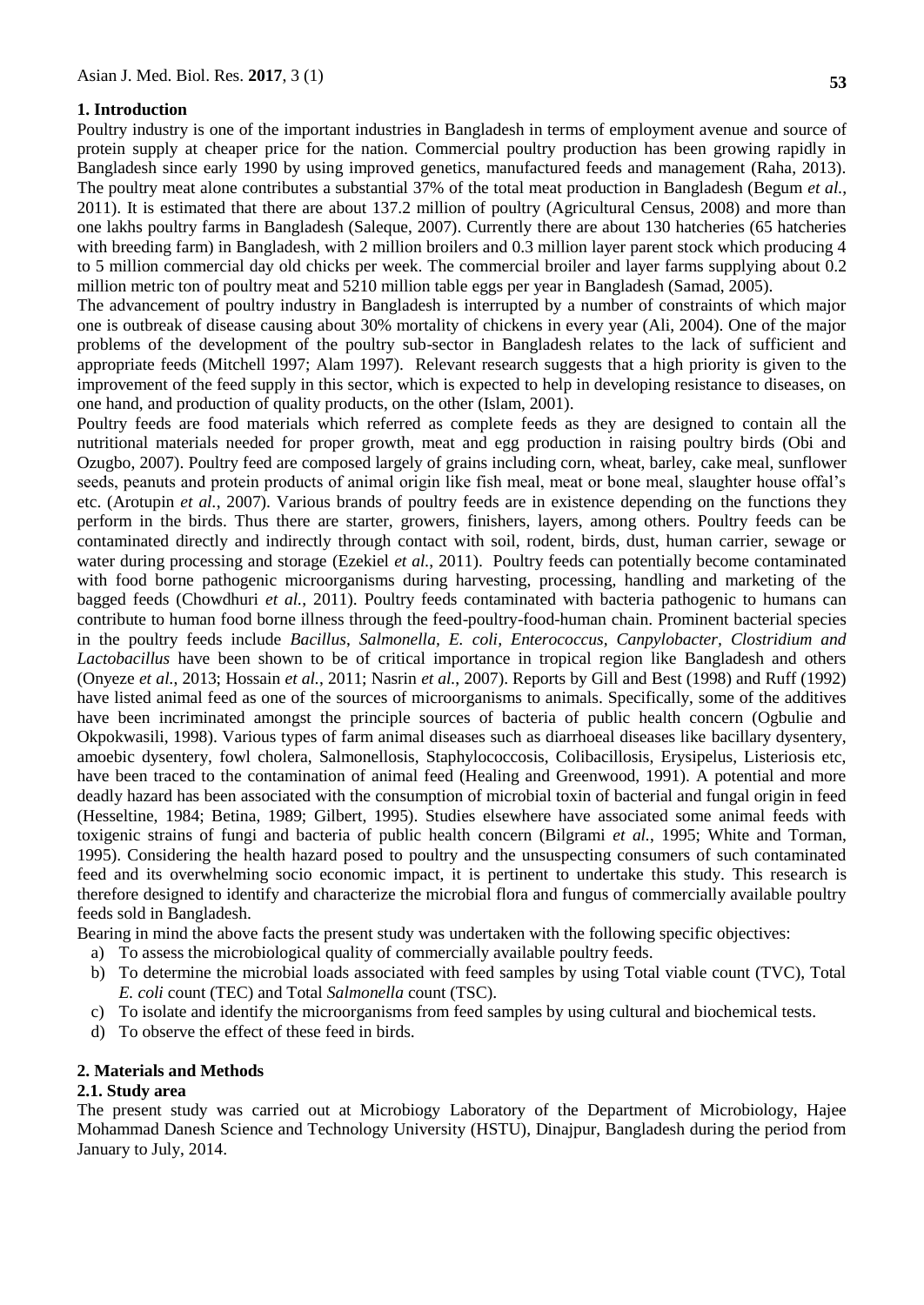## **2.2. Collection of feed sample**

Four different brands of poultry feed samples were aseptically collected from poultry feed seller outlet at city corporation, Rangpur, Bangladesh. A total of 20 samples, each of five from different brand of commercial feed were collected. The collected samples of different brands were labeled as A (broiler starter), B (broiler finisher), C (layer starter) and D (layer finisher) and transported to the laboratory where bacteriological and mycological analysis were carried out within 2-6 hours of sample collection.

## **2.3. Laboratory preparation**

All items of glass wares including test tubes, pipettes, cylinder, flasks, conical flasks, glass plate, slides, vials soaked in a household dishwashing detergent solution ('Trix' Recket and Colman Bangladesh Ltd.) for overnight, contaminated glassware were disinfected in 2% sodium hypochloride solution prior to cleaning. The glassware were then cleaned by brushing, washed thoroughly and finally sterilized either by dry heat at  $160^{\circ}$ C for 2 hours or by autoclaving for 15 minutes at  $121^{\circ}$ C under 15 lbs pressure per square inch. Autoclaved items were dried in a hot air oven over at  $50^{\circ}$  C. Disposable plastic were (micropipette tips) was sterilized by autoclaving. All the glassware was kept in oven at  $50^{\circ}$  C for future use.

## **2.4. Microbiological analyses**

The bacteriological and mycological quality of four brands of feed sample was assayed with a view to establishing their autochthonous microorganisms. The different media such as nutrient broth (NB), Nutrient agar (NA), Salmonella-Shigella (SS) agar, Eosin methylene blue (EMB) agar, MacConkey agar, Triple sugar iron (TSI) agar slant, Motility, Indole, Urease (MIU) and Saboraud Dextrose agar (SDA) media were prepared separately. The last six media are called selective media. The above media were prepared separately by the following method:

## **2.4.1. Preparation of NB media**

The nutrient broth media were prepared by suspending Thirteen grams of nutrient broth (Difco) was dissolved in 1000 ml of cold distilled water and heated up to boiling to dissolve it completely. The solution was then distributed in tubes, stoppered with cotton plugs and sterilized in the autoclave machine at l21°C and 15 pounds pressure per square inch for 15 minutes. The sterility of the medium was judged by incubating overnight at 37°C and used for cultural characterization or stored at 4°C in refrigerator for future use (Carter and Cole, 1991).

## **2.4.2. Preparation of NA media**

Twenty eight grams of nutrient agar powder (Hi-media, India) was suspended in 1000 ml of cold distilled water in a flask and heated to boiling for dissolving the medium completely. The medium was then sterilized by autoclaving. After autoclaving, the medium was poured into each sterile petridish and allowed to solidify. After solidification of the medium in the petridishes, these were incubated at  $37^{\circ}$ C for overnight to check their sterility and used for culture characterization (Carter and Cole 1991).

## **2.4.3. Preparation of SS agar media**

6 gms of dehydrated Salmonella-Shigella agar (difco) was suspended in 100 mi of cold completely. After sterilization by autoclaving, the medium was poured in 10 ml quantities in sterile glass petridishes (medium sized) and in 15 ml quantities in sterile glass petridishes (large sized) to form a thick layer therein. To accomplish the surface be quite dry, the medium was allowed to solidify for about 2 hours with the covers of the petridishes partially removed. The sterility of the medium was judged by keeping the petridishes in the incubator at 37°C for overnight and then used for cultural characterization or stored at 4°C in refrigerator for future use (Carter and Cole, 1991)

## **2.4.4. Preparation of eosin methylene blue agar media**

36 gm of EMB agar base (Hi-media, India) was added to 1000 ml of distilled water in a conical flask and heated until boiling to dissolve the medium completely. After sterilization by autoclaving, the medium was poured in 10 ml quantities in sterile glass petridishes (medium sized) and in 15 ml quantities in sterile glass petridishes (large sized) to form a thick layer therein. To accomplish the surface be quite dry, the medium was allowed to solidify for about 2 hours with the covers of the petridishes partially removed. The sterility of the medium was judged and used or stored at 4°C in refrigerator for future use (Carter and Cole, 1991).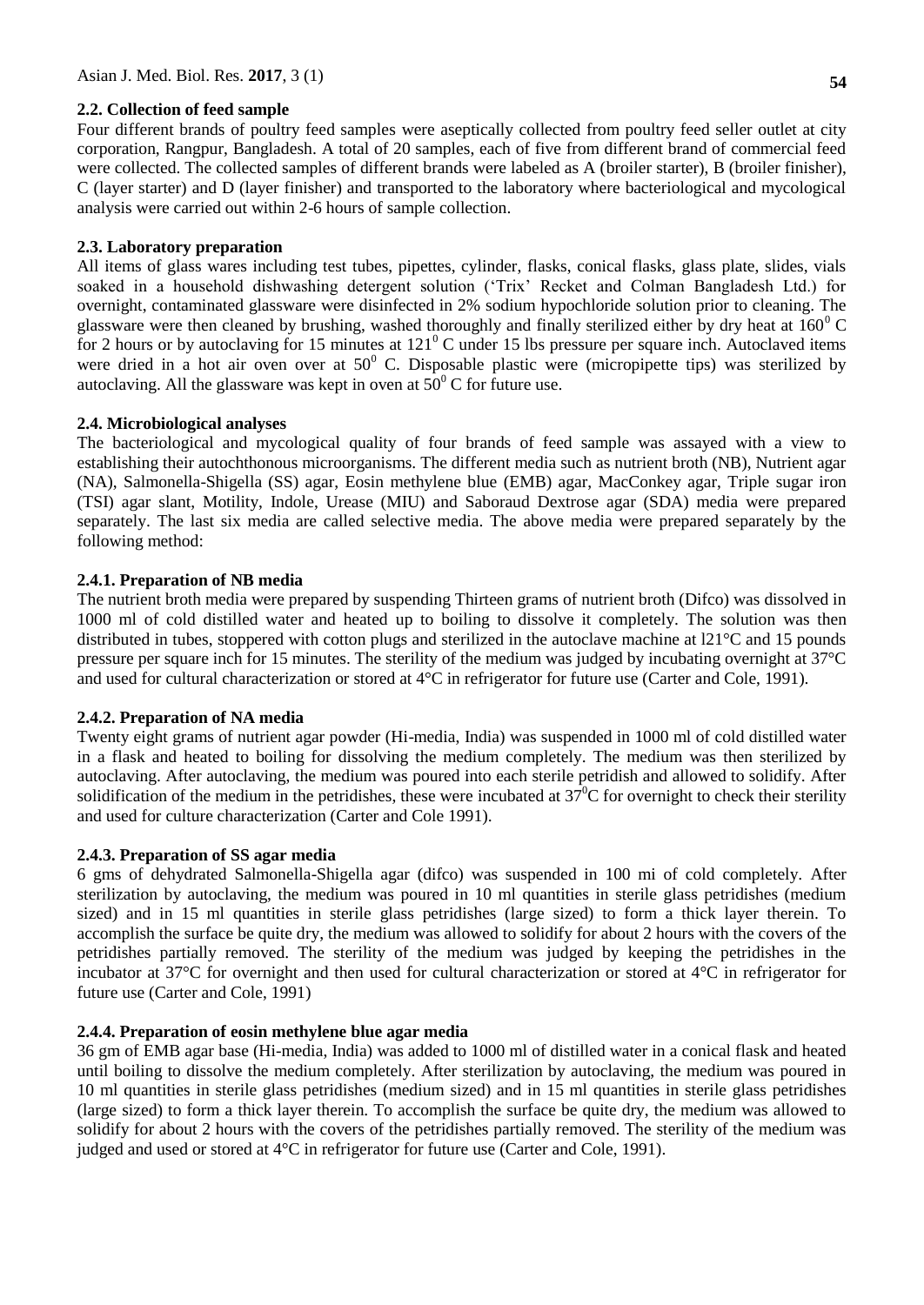#### **2.4.5. Preparation of MacConkey agar**

51.50 grams of dehydrated MacConkey agar (Difco) was suspended in 1000 ml of cold distilled water taken in a conical flask and was heated up to boiling to dissolve the medium completely. After sterilization by autoclaving, the medium was poured in 10 ml quantities in sterile glass petridishes (medium sized) and in 15 ml quantities in sterile glass petridishes (large sized) to form a thick layer therein. To accomplish the surface be quite dry, the medium was allowed to solidify for about 2 hours with the covers of the petridishes partially removed. The sterility of the medium was judged and used for cultural characterization or stored at 4°C in refrigerator for future use (Carter and Cole, 1991).

#### **2.4.6. Preparation of MIU medium**

Eighteen grams of MIU agar (Difco) was suspended in 950 ml of cold distilled water taken in a conical flask and heated up to boiling to dissolve the medium completely. Ninety five ml was dispensed into flasks and sterilize by autoclaving at 15 lbs pressure (121°C) for 15 minutes. Then was Cooled to about 50-55°C and aseptically add 5ml was added of sterile 40% basal medium. After mixing were dispensed into sterile test tubes. Allow to cool in an upright position. The sterility of the medium was judged and used for cultural characterization or stored at 4°C in refrigerator for future use (Carter and Cole, 1991).

#### **2.4.7. Preparation of sugar media**

The medium consists of peptone water of which fermentable sugar added to the proportion of 100%. One gram of peptone **(**Hi-media, India) and 0.5 gram of sodium chloride were added in 100 ml of distilled water. The medium was boiled for 5 min, adjusted to pH 7.0, cooled and then filtered through filter paper. Phenol red, indicator at the strength of 0.2% solution was added to peptone water and then in 5 ml into cotton plugged test tubes containing Durham's fermentation and placed inverted. These were then sterilized by autoclaving at 15 lb/sq.inch  $121^{\circ}$ C for 15 minutes. The sugar used for fermentation was prepared separately 10% solution in distilled water (10 gram sugar dissolved in 100 ml of distilled water). A mild heat was necessary to dissolve the sugar. The sugar solutions were sterilized in Arnold steam sterilizer at  $100^{\circ}$ C for 30 minutes for 3 consecutive days. An amount of 0.5 ml of sterile sugar solution was added aseptically in each culture containing 4.5 ml sterile peptone water, indicator and Durham's fermentation tube. Before use, the sterility of the sugar media was examined by incubating it at for 24 hours (Carterand Cole, 1991).

#### **2.4.8. Preparation of Saboraud Dextrose agar media**

Sixty five grams of SDA medium (Difco) was suspended in 1000 ml of cold distilled water taken in a conical flask and heated up to boiling for one minute to dissolve the medium completely. After that it was sterilized by autoclaving at 15 lbs pressure (121°C) for 15 minutes. Then it was cooled to about 45-50°C and dispensed into sterile Petri dishes or test tubes. The sterility of the medium was judged and used for cultural characterization or stored at 4°C in refrigerator for future use (Carter and Cole, 1991).

#### **2.5. Isolation and identification of bacterial isolates**

#### **2.5.1. Bacteriological examination**

The samples were first cultured into the nonselective media such as NA and NB media for total bacterial count. The feed samples were processed as described by Chowdhuri *et al.* (2011) by homogenizing 10 gms of each sample in 90 ml of peptone water in the beaker and mixed thoroughly. Then 900 μl PBS was taken to each of the small bottles accordingly. Then 100 μl mixed sample from beaker was taken to the small bottles for serial dilution. Thus the sterile dilution was made up to  $10^{-4}$ . These appropriate dilutions were cultured by spread plate technique using sterile bent glass rod on the NA media and incubated overnight at  $37^{\circ}$ C in the incubator. Following incubation, plates exhibiting 30-300 colonies were counted and total viable count was calculated according to ISO recommendation. The results of the total bacterial count were expressed as the number of organism or colony forming units per gram (CFU/gm) of feed sample.

#### **2.5.2. Cultural characterization and biochemical studies**

The feed samples were subcultured into the selective media for identification of bacteria by their morphological characteristics including size, shape, surface texture, edge, elevation, color, opacity etc. of the colonies on different media were studied. Several biochemical tests were performed according to Holt *et al.* (1994) to identify the biochemical characteristics of the bacterial isolates. The tests were - Catalase test, Indole production, Urease test, Methyl red test, Voges-proskauer test, Triple Sugar Iron test and Carbohydrate fermentation test.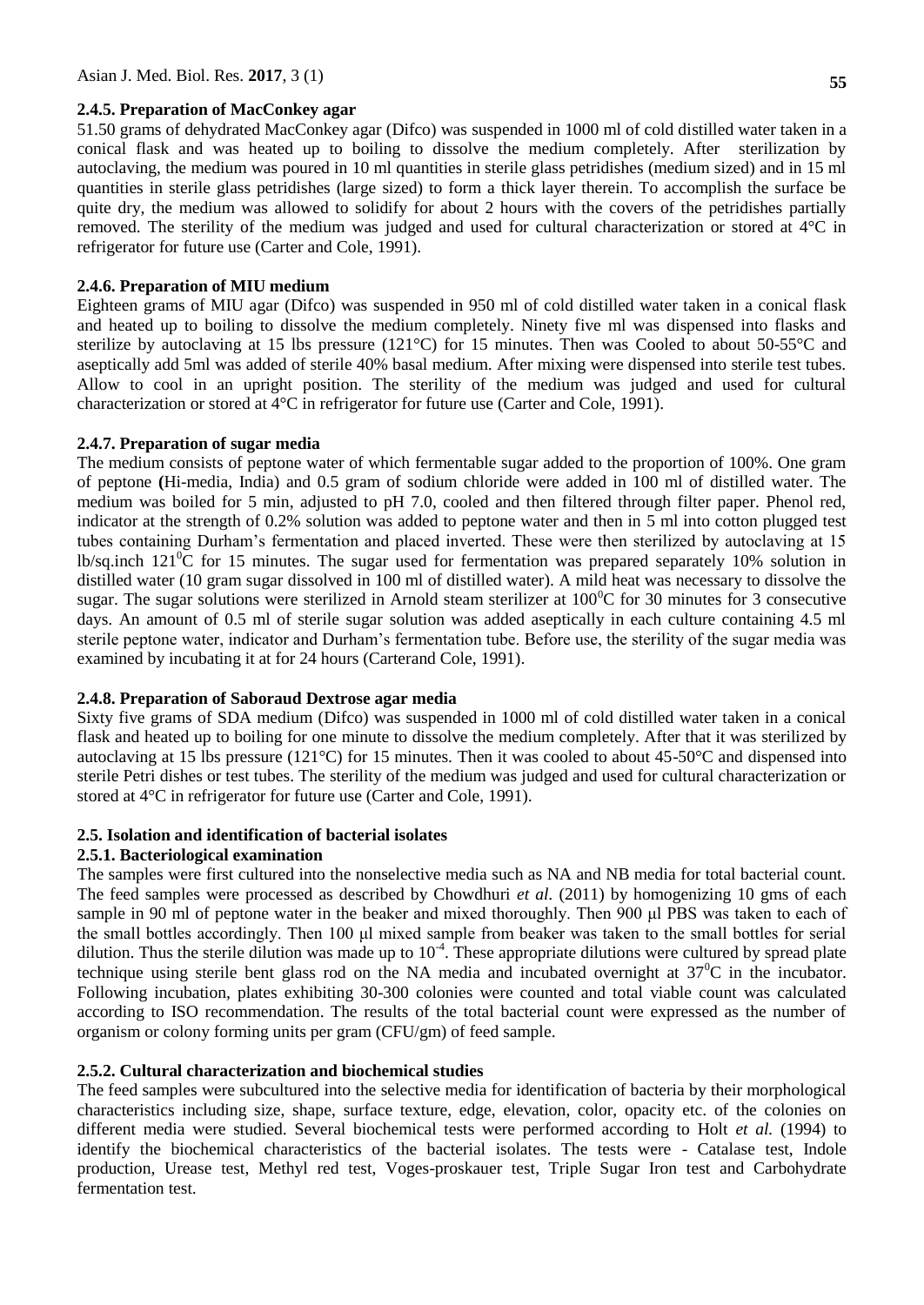## **2.5.3. Determination of morphology of bacteria by Gram's staining method**

The Gram's staining method was performed as described by Merchant and Packer (1976). Briefly, a small colony was picked up with a bacteriological loop, smeared on a glass slide and fixed by gentle heating. Crystal violet solution was then applied on the smear to stain for two minutes and then washed with running water. Gram's iodine was added to act as mordent for one minutes and then again washed with running water. Acetone alcohol was then added, which act as a decolorizer. After 10 second washing with water and safranine was added as counter stain and allowed to stain for 1 to 2 minutes. Then the slide was washed with water, blotted and dried in air and then examined under microscope with  $100 \times$  objectives.

## **2.6. Isolation and identification of fungi**

Fungus grows on artificial media in variety and its gross colony morphology alone can give a preliminary idea about identification of most fugal strains. For isolation of fungus in pure culture, the suspected mixed culture was inoculated into Saboraud dextrose agar media by streak plate technique to confirm that they were fungi.

## **2.7. Statistical analysis**

Data were analyzed using SPSS for Windows (version 20.0). Prevalence of bacterial and fungal isolates was expressed in simple descriptive statistics such as means and standard deviation. For cfu/gm values, one-sample test was used to test if there is any statistical association between different feed samples and isolated pathogens.

## **3. Results and Discussion**

## **3.1. Determination of TVC, TEC, TSC and TFC of feed sample**

The results of TVC, TEC, TSC and TFC of 20 feed samples of four different brands were not uniform and varied quite considerably. The average total viable count (TVC) of feed sample A, B, C and D were 5.45 x  $10^6$ , 3.28 x  $10^5$ , 5.14 x  $10^6$  and 4.53 x  $10^5$  CFU/gram respectively (Table 1). The average Total *E. coli* count (TEC) of feed sample A, B, C and D were 6.25 x  $10^5$ ,  $8.\overline{26}$  x  $10^3$ ,  $5.52$  x  $10^5$  and  $5.65$  x  $10^4$  CFU/gm respectively (Table 2). The average Total *Salmonella* count (TSC) of feed sample A, B, C and D were  $3.15 \times 10^4$ ,  $2.68 \times 10^3$ , 4.46 x 10<sup>3</sup> and 1.19 x 10<sup>4</sup> CFU/gm respectively (Table 3). The highest TVC, TEC and TSC were found in broiler starter (feed sample A) and lowest TVC, TEC and TSC were found in broiler finisher (feed sample B). On the other hand Table 4 showed that the average Total fungal count (TFC) was  $1.85 \times 10^5$  CFU/ gm in layer finisher (feed sample D).

| <b>Feed sample</b> | No. of sample tested | No. of positive sample | Mean of TVC $(cfu/g) \pm SD$   |
|--------------------|----------------------|------------------------|--------------------------------|
|                    |                      |                        | $5.45 \times 10^{6} \pm 0.004$ |
|                    |                      |                        | $3.28 \times 10^5 \pm 0.003$   |
|                    |                      |                        | $5.14 \times 10^{6} \pm 0.002$ |
|                    |                      |                        | $4.53 \times 10^5 \pm 0.006$   |

## **Table 1. Total viable count (TVC) of different feed sample.**

 $TVC = Total viable count, SD = Standard deviation$ 

**Table 2. Total** *E. coli* **count (TEC) of different feed sample.**

| <b>Feed sample</b> | No. of sample tested | No. of positive sample | Mean of TEC (cfu/g) $\pm SD$ |
|--------------------|----------------------|------------------------|------------------------------|
|                    |                      |                        | 6.25 x $10^5 \pm 0.003$      |
|                    |                      |                        | $8.26 \times 10^3 \pm 0.002$ |
|                    |                      |                        | 5.52 x $10^5 \pm 0.004$      |
|                    |                      |                        | 5.65 x $10^4 \pm 0.003$      |

TEC= Total *E. coli* count, SD = Standard deviation

## **Table 3. Total** *Salmonella* **count (TSC) of different feed sample.**

| <b>Feed sample</b> | No. of sample tested | No. of positive sample | Mean of TSC $(cfu/g) \pm SD$   |
|--------------------|----------------------|------------------------|--------------------------------|
|                    |                      |                        | $3.15 \times 10^{4} + 0.004$   |
|                    |                      |                        | 2.68 x $10^3 \pm 0.006$        |
|                    |                      |                        | $1.19 \times 10^{4} \pm 0.011$ |
|                    |                      |                        | 4.46 x $10^3 \pm 0.003$        |

TSC= Total Salmonella count, SD = Standard deviation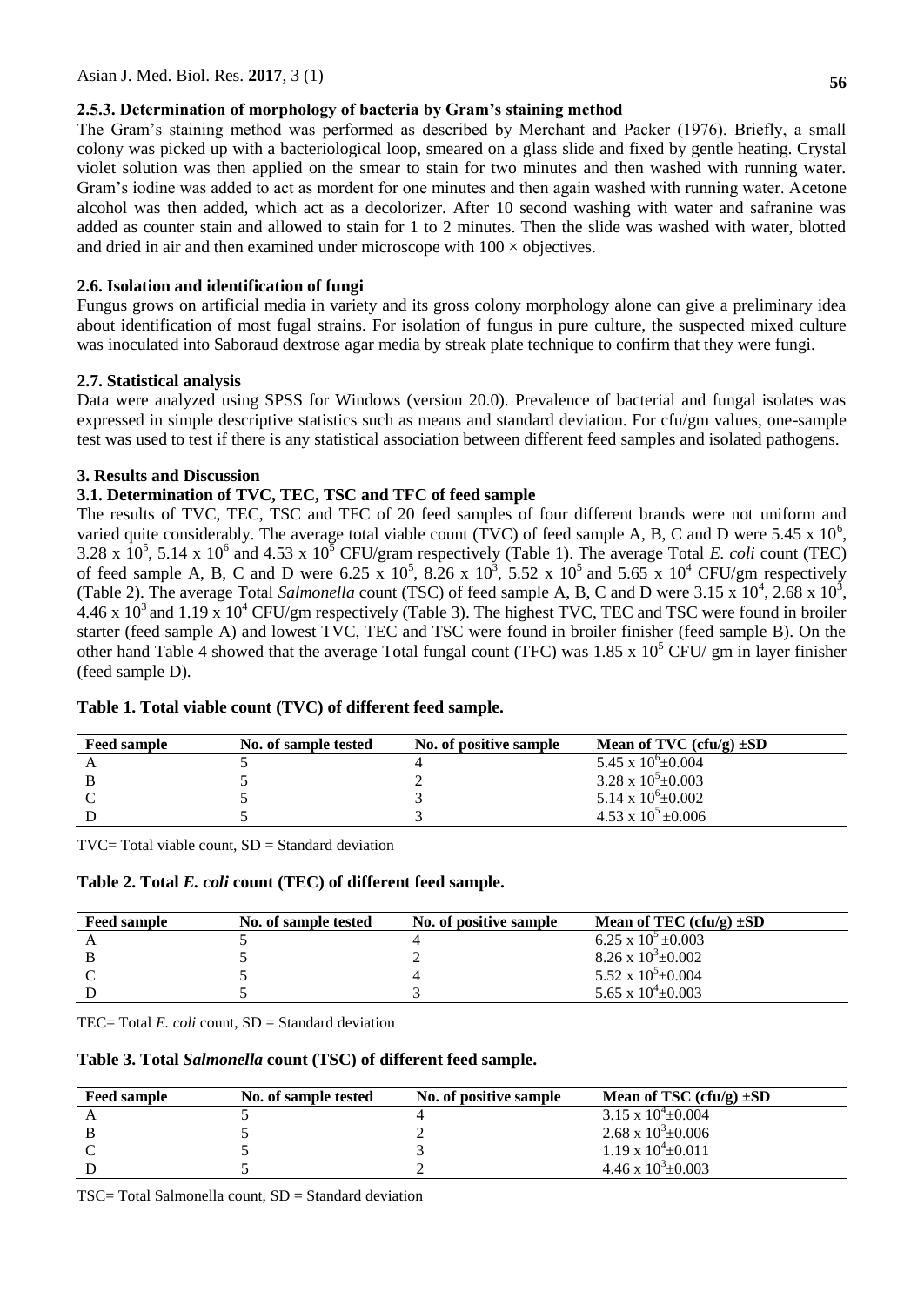#### **Table 4. Total fungal count of different feed sample.**

| <b>Feed sample</b> | No. of sample tested | No. of positive sample | Mean of Total fungal count (cfu/g) |
|--------------------|----------------------|------------------------|------------------------------------|
|                    |                      |                        |                                    |
|                    |                      |                        |                                    |
|                    |                      |                        |                                    |
|                    |                      |                        | $.85 \times 10^{3}$                |

#### **Table 5. Percentage and range of** *E. coli* **and** *Salmonella sp* **from different feed sample.**

| <b>Bacterial species</b> | No. of sample tested | No. of positive sample | <b>Range</b>       | Percentage |
|--------------------------|----------------------|------------------------|--------------------|------------|
| E. coli                  |                      |                        | 0 to 6.25 x $10^3$ | 65%        |
| Salmonella spp.          | 20                   |                        | 0 to 3.15 x $10^4$ | 55%        |

#### **Table 6. Percentage and range of TVC and TFC from different feed sample.**

| <b>Parameter employed</b> | No. of sample tested | No. of positive sample | Range                    | <b>Percentage</b> |
|---------------------------|----------------------|------------------------|--------------------------|-------------------|
| <b>TVC</b>                |                      |                        | 0 to 5.45 x $10^{\circ}$ | 60%               |
| <b>TFC</b>                | ንሰ                   | U2                     | 0 to $1.8 \times 10^3$   | ! 0%              |

#### **Table 7. Cultural and Biochemical properties of isolated bacteria and fungus.**

| <b>Test parameter</b>           | E. coli                             | Salmonella spp.                     | <b>Fungal species</b> |  |  |
|---------------------------------|-------------------------------------|-------------------------------------|-----------------------|--|--|
| <b>Grams</b> reaction           |                                     |                                     |                       |  |  |
|                                 | GN, pink color,<br>large rod shaped | GN, pink color, small<br>rod shaped | ND                    |  |  |
| Culture media                   |                                     |                                     |                       |  |  |
| SS (Salmonella-Shigella) agar   |                                     | $^{+}$                              | ND                    |  |  |
| EMB (Eosin methylene blue) agar | $^{+}$                              | $^{+}$                              | ND                    |  |  |
| MacConkey agar                  | $^{+}$                              | $^{+}$                              | ND                    |  |  |
| SA (Saboraud Dextrose) agar     | ND                                  | ND                                  | $^{+}$                |  |  |
| <b>Biochemical tests</b>        |                                     |                                     |                       |  |  |
| Motility                        | $^{+}$                              | $^{+}$                              | ND                    |  |  |
| Catalase                        | $^{+}$                              | $^{+}$                              | ND                    |  |  |
| Indole production               | $^{+}$                              |                                     | ND                    |  |  |
| Urease                          |                                     |                                     | ND                    |  |  |
| Methyl red                      | $^{+}$                              | $^{+}$                              | ND                    |  |  |
| Voges-proskauer                 |                                     |                                     | ND                    |  |  |
| $H2S$ production                |                                     | $^{+}$                              | ND                    |  |  |
| Glucose                         | A/G                                 | A/G                                 | ND                    |  |  |
| Sucrose                         |                                     |                                     | ND                    |  |  |
| Lactose                         | A                                   |                                     | ND                    |  |  |
| Maltose                         | A                                   | A                                   | ND                    |  |  |
| Mannitol                        | A                                   | A                                   | <b>ND</b>             |  |  |

 $GN = Gram Negative, ND = Not done, A = Acid production, AG = Acid and gas production,$  $+=$  Positive,  $=$  Negative

# **3.2. Occurrence of pathogenic bacteria and fungus in poultry feed sample**

*E. coli* was isolated on selective MacConkey agar and EMB agar media where it showed bright pink and metallic green sheen colonies respectively. The microscopic examination of Gram's stained smears from MacConkey and EMB agar revealed Gram-negative, pink colored, small rod shaped organisms arranged in single, pairs or short chain (Buxton and Fraser, 1977). Biochemical test also confirmed the presence of *E. coli*. Similarly *Salmonella* spp. was isolated on selective Salmonella-Shigella (SS) agar, MacConkey agar and EMB agar media producing black centered, pale smooth and colorless transparent colonies respectively. In Gram's stained smears the organisms revealed gram-negative, pink color, large rod shape with opaque and translucent appearance (Buxton and Fraser, 1977). Biochemical test was also done for the presence of *Salmonella* spp. On the other hand fungal species was isolate on Saboraud dextrose agar (SDA) media where it produced colonies with white cottony growth. The overall identification criteria employing cultural and biochemical tests for the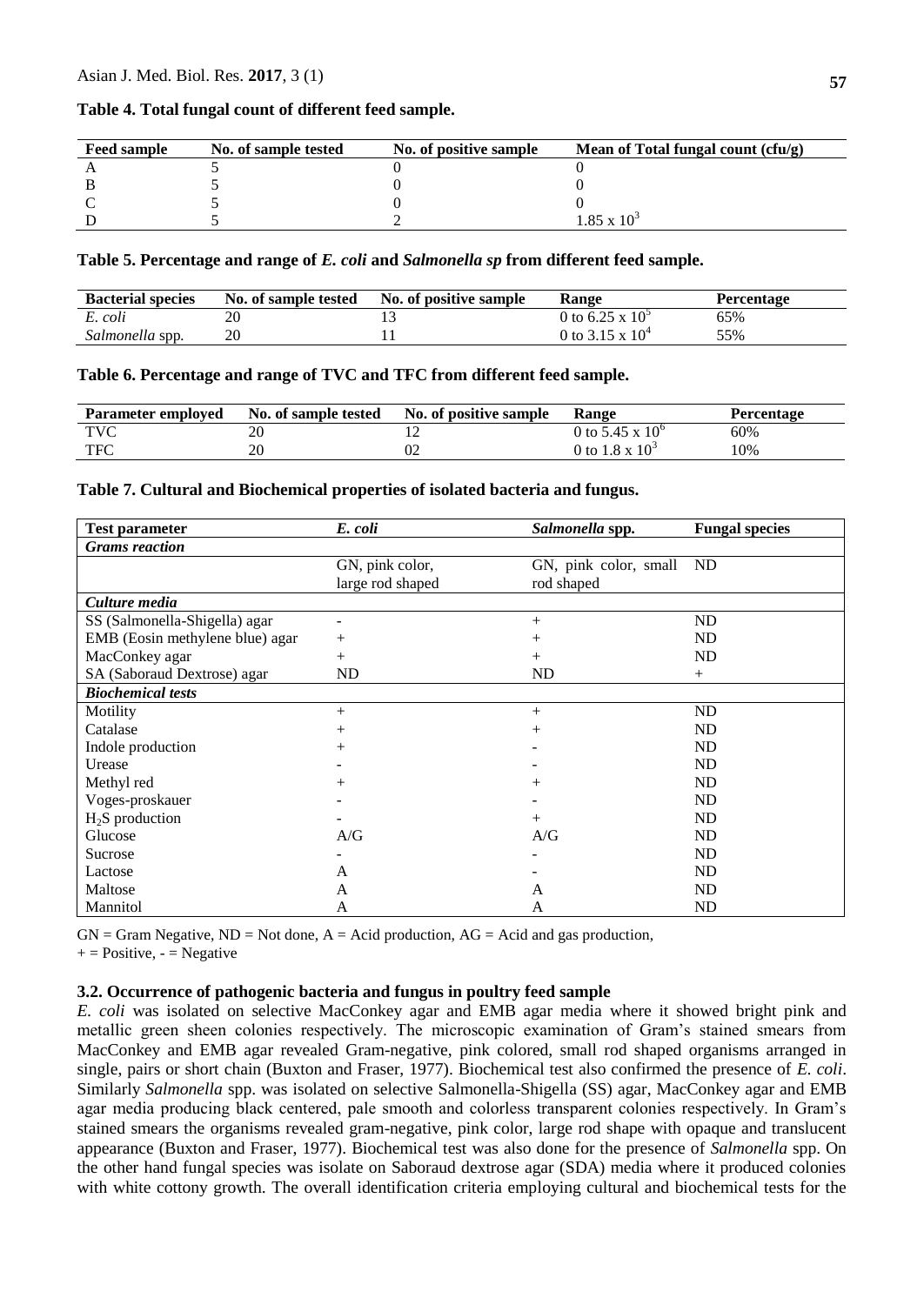isolation of bacterial and fungal species were shown in Table 7. The present study was conducted to assess the microbiological quality of commercially available poultry feed using different cultural, biochemical tests, and staining techniques for identification and isolation of pathogenic microorganisms harmful for both human and animal health that contracted the infection from contaminated poultry feed. This study revealed that the percentage occurrence of pathogenic bacteria and fungus was 60% and 10% respectively (Table 6). The high occurrence of total viable count of bacterial and fungal species of public health concern may indicate obvious health hazard in terms of direct consumption of contaminated feed or their toxins by farm animals and poultry (Frazier and Westhoff, 1978). Total fungal count is one of the criteria in evaluation of hygienic quality of feed (Krnjaja *et al.,* 2008) and these counts should not exceed the values of  $1x10^5$  CFU/g (Dalcero *et al.,* 1998). Possible reason for the absence of fungal count in feed sample A, B and C might be inclusion of antifungal agents, use of high temperature during preparation and manufacturing. The study showed that the percentage occurrence of *E. coli* was 65% (Table 5) which is in line with the findings of Akond *et al.* (2009), Chowdhuri *et al.* (2011) and Da Costa *et al.* (2007) where it was 58%, 57.14% and 50% respectively. On the other hand the percentage of *Salmonella* spp*.* was 55% (Table 5) which is lower than the finding of Chowdhuri *et al.* (2011) and higher than the finding of Onyeze *et al* (2013), Alshawabkeh (2006), Refai *et al.* (1992) in that it was 71.43%, 24.4%, 2.33% and 4.4% respectively. A potential and more deadly hazard has been associated with the consumption of microbial toxins of bacterial and fungal origin in feed (Gilbert, 1995). On the other hand presence of *E.coli* and *Salmonella* spp. may suggest fecal as well as environmental contamination (Uwaezuoke and Ogbulie, 2008). For instance *E. coli* known as coliform bacteria are normal inhabitants of the digestive tract and are abundant in the poultry environment, some of them is implicated in disease conditions such as collibacillosis occurring various forms such as enteric and septicemic collibacillosis that cause increased mortality and performance of birds whereas *Salmonella* spp. is a serious threat to consumer health due to its ability to adapt to many different environments and broad range of transmission routes producing acute and chronic infections in all or most types of birds and animals (Bains 1979, Mallinson 1984, Barnes *et al.,* 2003, Maciorowski *et al.,* 2004). According to Shirota *et al.* (2001) broiler and layer feed is one of the important sources of chicken farm contaminated with *Salmonella*. The result of poultry inoculation in this study revealed that lower dose (2.68x10<sup>3</sup>) of *Salmonella* organism was not produced any clinical sign due to resistant power but higher dose  $(3.15x10<sup>4</sup>)$  of the same organism was able to produce clinical signs including depression, reluctant to move and diarrhea (Wray *et al*., 1996). These organisms can survive and multiply at refrigerator temperatures and in a wide range of pH, hence even a small amount of contamination may be significant (Linnan *et al.* 1988).

#### **4. Conclusions**

The role of poultry farmers in ensuring food safety when handling animal droppings and contaminated feed need to be emphasized. Poultry feed having pathogenic bacterial and fungal contamination is of public health concern posing threat to both human and animal. The presence of above bacteria and fungus in all commercial feed samples in the study area therefore calls for attention in both production and storage strategies employed by the poultry feed manufacturers, whole sellers, retailers and consumers. Good husbandry and management practice, avoid overcrowding and stress condition, sanitation, adequate ventilation and maintain bio-security measures of the poultry shed, several improvement in the feed processing industry including improve hygiene, feed treatment, transportation, packing materials and good manufacturing practices in the feed mill may be effective for prevention and control of pathogenic microorganisms at the pre-harvest and post-harvest phase of poultry production as well as improvement of the microbiological quality of the feed sample.

#### **Conflict of interest**

None to declare.

#### **References**

- Alam J, 1997. Non-Crop Sector in Rehman Sobhan (ed.). Growth or Stagnation? A Review of Bangladesh's Development, 1996, University Press Limited, Dhaka.
- Agriculture census, 2008. Structure of agricultural holdings and livestock population. Volume 1. Bangladesh Bureau of Statistics, Statistic division, Ministry of Planning, Government of People's Republic of Bangladesh.
- Ali MI, 2004**.** Current status of veterinary biologics production in Bangladesh and their quality control. Proceeding of the BSVER symposium held on July, 28, 2004 at NIPSOM auditorium, Mohakhali, Dhaka, Bangladesh.

[Alshawabkeh](https://scholar.google.com/citations?user=Nfg9kYsAAAAJ&hl=en&oi=sra) KM, 2006. Occurrence of Salmonellas in poultry feeds in Jordan. J. Agril. Sci., 2: 46-51.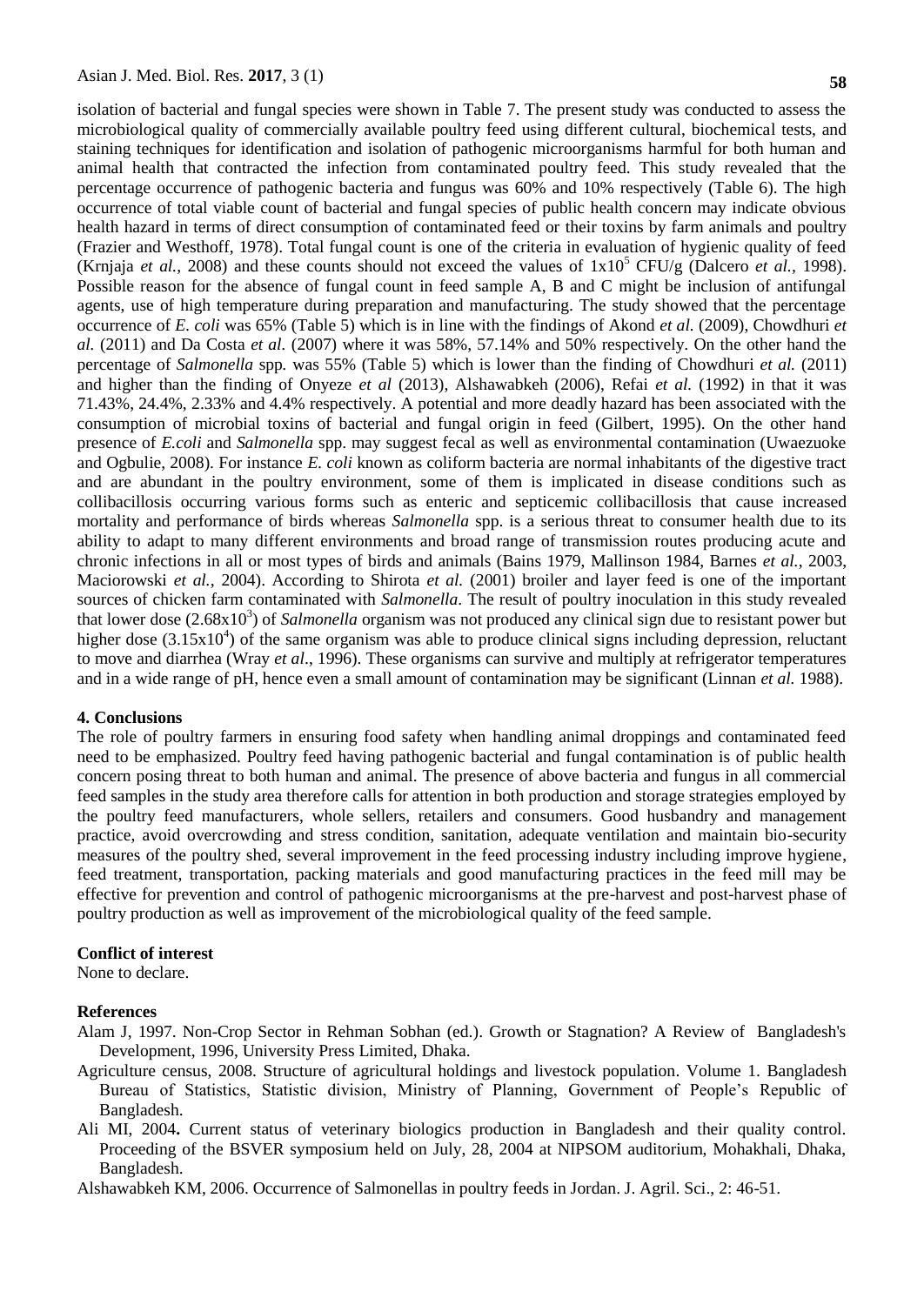- Akond MA, SMR Hassan, S Alam and M Shirin, 2009. Antibiotic resistance of *Escherichia coli* isolated from poultry and poultry environment of Bangladesh. Am. J. Environ. Sci., 5: 47-52.
- Arotupin DJ, RMO Kayode and Awojobi, 2007. Microbiological and physiochemical qualities of selected commercial poultry feeds in Akure, Nigeria. Journal of Biological Sciences, 7: 981-984.
- Bains BS, 1979. A Manual of Poultry Diseases. F. Hoffmann-La Roche & Co. Limited Company, Basle, Switzerland. p. 81.
- Barnes HJ, JP Vaillancourt and WB Gross, 2003. Colibacillosis, In: Diseases of Poultry, 11th edition, Iowa State University Press, Ames, IA, USA.
- Begum IA, MJ Alam, J Buysse, A Frija and G Van Huylenbroeck, 2011**.** A comparative efficiency analysis of poultry farming systems in Bangladesh: A Data Envelopment Analysis approach. Applied Economics, 44: 3737-3747.
- Betina V (Ed), 1989. Mycotoxins Chemical, Biological and Environmental Aspects. Amsterdam.
- Bilgrami KS, KK Sinha, AA Ansari and M Rahman, 1995. Widespread occurrence of toxigenic Alternaria in cereals and oil seeds. Indian Phytopathology, 48: 150-153.
- Buxton A and G Fraser, 1997. Animal Microbiology. Vol.1. Blackwell scientific publications, Oxford, London, Edinburg. Melbourne. pp. 103-115.
- Carter GR and JR Cole, 1991. Diagnostic Procedure in Veterinary Bacteriology and Mycology. 5<sup>th</sup> Ed. Academic Press Inc. pp. 372-373.
- Chowdhuri A, A Iqbal, M Giasuddin and AA Bhuiyan, 2011. Study on Isolation and identification of *Salmonella* and *Escherichia coli* from different poultry feeds of Savar Region of Dhaka, Bangladesh. J. Sci. Res., 3: 403-41.
- Da Costa PM, M Oliveira, A Bica, P Vaz-Pires and F Benardo, 2007. Antimicrobial resistance in *Enterococcus* spp. and *Escherichia coli* isolated from poultry feed and feed ingredients. Vet. Microbiol., 120: 122-131.
- Dalcero A, C Magnoli, M Luna, G Ancasi, MM Reynoso, S Ciacchiera, R Miazzo and G Palacio, 1998. Mycofiora and naturally occurring mycotoxins in poultry feeds in Argentina. Mycopathologia, 141: 37-43.
- Ezekiel CN, AO Olarinmoye, JMA Oyinloye, OB Olaoye and AO Edun, 2011. Distribution, antibiogram and multidrug resistance in Enterobacteriaceae from commercial poultry feeds in Nigeria. Afr. J. Microbiol Res., 5: 294-301.
- Fraizier WC and DC Westhoff, 1978. Food Microbiology, 3<sup>rd</sup> edition. Tata McGraw Hill publishing company Limited, New Delhi.
- Gilbert J, 1995. Analysis of mycotoxin in food and feed. Certification of DIN in wheat and Maize. American Pathology, 3: 263-268.
- Gill C and R Best, 1998. Antibiotic resistance in USA: Scientist to look more closely. Feed International. 19: 16-17.
- Hesseltine CW, 1984. Toxigenic fungi their toxins and health hazard. Koclarisha Press.
- Holt JG, NR Krieg, HA Sneath, JT Staley and ST William, 1994. Bergey's Mannual of Determinative Bacteriology. 9<sup>th</sup> edn. Baltimore: Williams and Wilkins.
- Hossain MA, MM Islam, AF Islam and PA Iji, 2011. Constraints to use all-vegetable feed ingredients and strategies to improve such diets for poultry birds: A review. Bangladesh. Res. Pub. J. 6: 120-125.
- Healing TO and MH Greenwood, 1991. Frequency of Isolation of *Campylobacter* spp., *Yersinia* spp. and *Salmonella* spp. from small mammals. Southern Britain International Journal of Environmental Health Research, 1: 54-62.
- Islam N, 2001. Demand for poultry feeds: implications for wheat and maize production in Bangladesh. Food Management & Research Support Project, Ministry of Food, Government of the People's Republic of Bangladesh. FMRSP Working Paper No. 31.
- ISO (International Standardization Organization), 1995. Recommendation of meeting of the subcommittee, International Organization for Standardization on meat and meat products. ISO/TC. 36, section 6, pp. 10-18, The Netherlands.
- Krnjaja V, L Stojanovic, R Cmiljanic, S Trenkovski and S Tomasevic1, 2008. The presence of toxigenic fungi in poultry feed. Biotechnology in Animal Husbandry, 24: 87-93.
- Linnan MJ, L Mascola and DE Xiao, 1988. Epidemic listeriosis associated with Mexicanstyle cheese. New England Journal of Medicine, 319:823.
- Maciorowski KG, FT Jones, SD Pillai and SC Ricke, 2004. Inidence, sources and control of food-borne *Salmonella* spp. in poultry feeds*.* World's Poultry Science Journal, 60: 446-457.
- Mallinson ET, 1984. Infectious Diseases. In: Animal Health. Jack Hayes (ed). Bureau of Animal Industry (Publisher), Maryland, U.S.A.